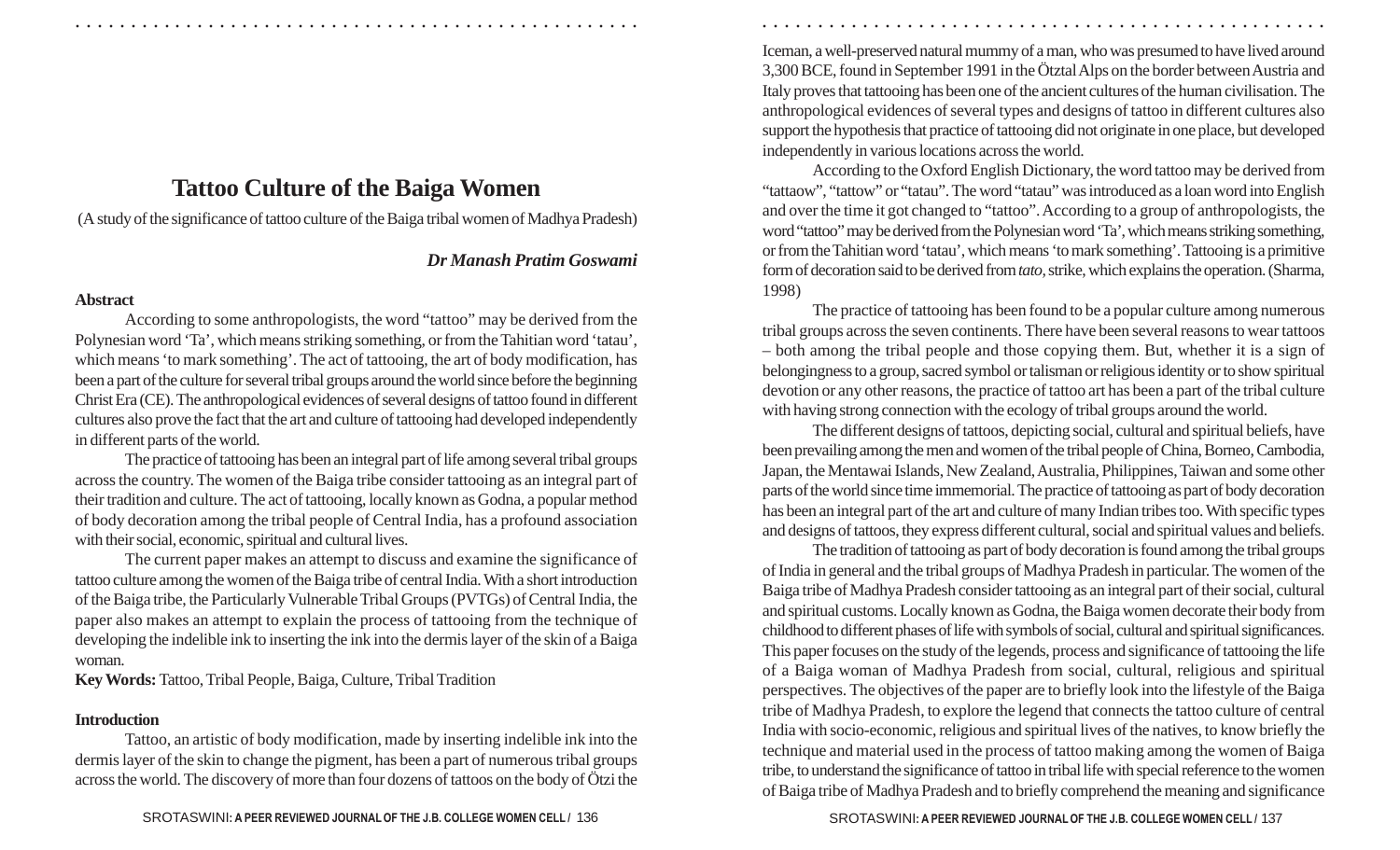## of the symbols of tattoo designs of Baiga tribe. **The Baiga: The primitive tribe**



Image: 1 A Baiga family at village Pharrisemar, Amarkantak (MP)



Image: 2 A Baiga house on the backdrop of the forest at village Pharrisemar, Amarkantak (MP)

Of the several indigenous groups of Madhya Pradesh, Baiga tribe still exhibits the primitiveness in the anthropological sense. The Baigas are one of the most ancient, most remarkable and most delightful of the people of India. The Baigas live in deep forest have remained beyond the pale of plan development. (Elwin, 2007). Identified as one of the Particularly Vulnerable Tribal Groups (PVTGs) of Central India, the concentration of the Baiga people lies mainly in Mandla, Dindori, Shahdol, Anuppur and Balaghat districts of Madhya Pradesh. The Maikal extension of the Satpura ranges mainly encompass the area of the Baiga population with the holy river Narmada. The unique culture, close bonding with nature, living in the deep forest, low level of literacy and ancient ways of living life make the Baiga special among the other tribal people of the region. The cult of magic, be it war or shifting cultivation, use of traditional medicine, unique skills and methods of hunting and several other unique practices of the Baiga can transport anyone back by many centuries.

The Baiga people are spiritually attached to the Mother Nature. They never plough as ploughing the Earth is like scratching the breast of their mother for them. According their belief, how can they ask mother to produce food from the same patch of earth again and again. If they do so, they believe that the Mother Nature would get weak. Therefore, the Baigas practice bewar cultivation, where they slash and burn forest.

They are courageous woodsmean and skillful hunters. They are proud to call themselves the

people of the forest, who lead a life on the produce of the forest. They do not work under any other tribes, as they consider it below their dignity. The primitive style of living life makes them resemble the semi-nomadic tribes.

## **Tattoo: The art of body decoration**

○ ○ ○ ○ ○ ○ ○ ○ ○ ○ ○ ○ ○ ○ ○ ○ ○ ○ ○ ○ ○ ○ ○ ○ ○ ○ ○ ○ ○ ○ ○ ○ ○ ○ ○ ○ ○ ○ ○ ○ ○ ○ ○ ○ ○ ○ ○ ○ ○ ○ ○ ○ ○ ○ ○ ○ ○ ○ ○ ○ ○ ○ ○ ○ ○ ○ ○ ○ ○ ○ ○ ○ ○ ○ ○ ○ ○ ○ ○ ○ ○ ○ ○ ○ ○ ○ ○ ○ ○ ○ ○ ○ ○ ○ ○ ○ ○ ○ ○ ○ ○ ○

The tribal art, craft and architectures reflect some of the unique and fascinating parts of their social and economic identity. In fact, it connects them to spirituality and their immediate ecology. The tribal people transmit their art and culture from generation to generation through oral tradition. Traditionally, mothers take pivotal roles in the process of the transmission. Godna or tattooing is a popular method of body decoration found among the men and women of the tribal people of Central India.

There is a popular legend in central India that connects the tattoo culture with socioeconomic and spiritual lives of the inhabitants. According to the story, during the ancient times, there existed a casteless society among the tribes. One day, the God decided to designate castes to the people. The group of people, whom the God gave the pen, was called the Brahmins. He gave the plough to the Gond and water to the Kewat (fisherman community). The god was only left with a dhol, which he gave to the Ojha. The Ojha started his livelihood by singing songs and playing the dhol. But after sometimes, he found his profession unexciting and less paid. One day, he returned home empty and found nothing to eat. Being

angry, he beat his wife. On the behaviour of her husband, she became very upset and gave up food and water. The God was unable to see her suffering and decided to appear in front of her. The God took out fluid from the Sarei tree and marked her face with black dots. He told her to take tattooing as profession and decorate the women of other tribes with tattoos. Since then, tribal people of central India believe that tattoo became the popular art and culture of decorating different parts among them.

#### **Tattoo among the Baiga Women**

Among the Baiga tribe, one of the most primitive among the tribal groups of Central India, comprised of a population size of merely 3,17,549 (Census of 1991), tattooing is an integral part of their lifestyle. Sporting tattoos on almost all parts of the body is a famous and distinguishing feature Image: 3



A young Baiga lady with her traditional attire, jewelleries and tattoos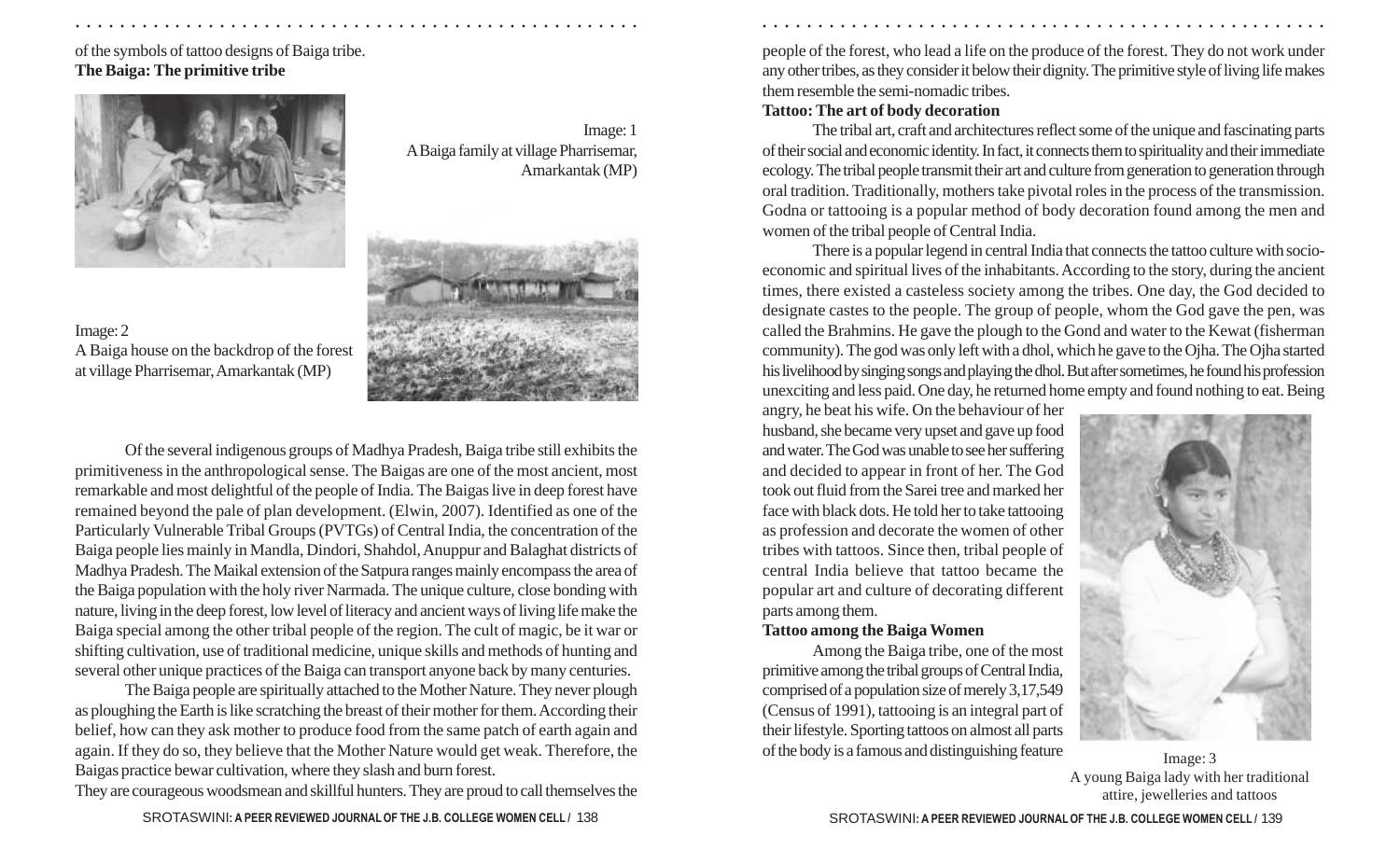#### of the Baiga women.

The tattooing among the Baiga women starts with the beginning of winter and continues until summer. The rainy season is not preferred for tattooing due to the possibility of infection. The women of Ojha, Pradhan, Badni and Dewar tribe, who are locally called Godharins, go to the Baiga villages to tattoo the women's arms, legs and torsos. They have wide knowledge of different types of tattoos preferred by the Baiga ladies. The remuneration for Godharins depends on their designing skill and the part of the body where tattoo is done. Usually, it starts with Rs 5 for a small tattoo and Rs 100 for almost the entire body.

According to the Baiga tradition, a man is not allowed to watch the woman when the process of tattoo making is in progress. The Baiga believes that if a man watches a woman while getting her body tattooed, then he will be unable to hunt sambar deer. It is believed that if he does so, he will be unable to locate the tell-tale marks like sambar blood in the forest. Usually, the Baigas determine the location of sambar deer with such marks in the jungle.

## **Tattoo making process**

Nature provides them the ink for the tattooing. The process of developing ink starts with the roasting of black til (sesame) in a vessel. The roasted til is hand-pressed to make rolls. These rolls are then burnt to obtain the ink. Sometimes, the Bija (Pterocarpus marsupium) wood colour or tehra colour is mixed to form a rich colour. Some use fluid obtained from the Malwan tree as ink. Verrier Elwin, in his book *The Baiga*, writes that the ink used for making tattoo is made of charred snake skin and oil.

The part of the body, where tattoo to be made, is cleaned and the predetermined design is drawn upon it. The needles are dipped in the ink before piercing the skin. Piercing is done all over the design. The piercing makes the process painful and filled with pool of blood on the design. In fact, the piercing is so painful that the Baiga girls often scream with pain and curse the Godharins.

Nowadays, religious and cultural fairs and weekly markets are emerging as places for tattooing with battery operated machines. In general, the Baiga ladies avoid tattooing in fairs and markets, or by a machine.

Ramtila oil is applied on that part of the skin from where blood comes out. They apply



Image: 4 A battery operated tattoo making machine

 natural ingredients available in the immediate natural surroundings such as cow-dung, soyabean and turmeric oil on the tattoo. The Baiga believe that these natural ingredients have medicinal value to serve as anti-septic. Some apply soap-nut water for its cooling effect that decreases the pain. These same soap-nuts are then strung on a string and put round the necks of small children. They believe the soap-nuts protect the children from bad spirit. After couple of weeks, the needle marks disappear and design of the tattoo remains for entire life.

## **Significance of Tattoos among the Baiga woman**

Among the Baiga woman, tattoos are not merely made to decorate her body. In fact, each tattoo has a definite meaning and significance in the life of a Baiga woman. The meaning of different Baiga tattoos include social class, status and rank, local and ethnic identity, religious and spiritual belief, recognition for bravery work, sexual lures, love and affection, punishment, amulets, talismans, protection etc.

Prosenjit Das Gupta, in his book – *After Elwin,* while exploring the remote areas of central and experiencing the Baiga culture, documented the names and symbols of different tattoos popular among the Baiga women.

## **Tribal terms & Symbols of Tattoos**

○ ○ ○ ○ ○ ○ ○ ○ ○ ○ ○ ○ ○ ○ ○ ○ ○ ○ ○ ○ ○ ○ ○ ○ ○ ○ ○ ○ ○ ○ ○ ○ ○ ○ ○ ○ ○ ○ ○ ○ ○ ○ ○ ○ ○ ○ ○ ○ ○ ○ ○ ○ ○ ○ ○ ○ ○ ○ ○ ○ ○ ○ ○ ○ ○ ○ ○ ○ ○ ○ ○ ○ ○ ○ ○ ○ ○ ○ ○ ○ ○ ○ ○ ○ ○ ○ ○ ○ ○ ○ ○ ○ ○ ○ ○ ○ ○ ○ ○ ○ ○ ○

Generally, a Baiga woman gets her body decorated with different kinds of tattoos on different locations of her body in different phases of life. Every tattoo design has a definite meaning significance. *Seeta Rasoi*, a tattoo design consists of a hearth, plate and spoon, is tattooed on the forehead of a Baiga girl when she turns adult (Das Gupta, 2007). The concept of *Seeta Rasoi* tattoo has a link to *Sita,* the wife of *Rama* of *Ramayana,* who cooked unlimited delicious foods in her kitchen for the *Pandavs.* They believe that the nature help a lady with such tattoo to cook delicious food for unlimited people.

|                | S. No. Symbol        | Adivasi name  | Age/Period                | Location of the |
|----------------|----------------------|---------------|---------------------------|-----------------|
|                |                      |               |                           | body            |
|                | Lines of dot         | Kajeri        | After marriage            | Thighs          |
| $\overline{2}$ | Lines of dot         | Palani        | After marriage            | Thighs          |
| $\overline{3}$ | Round shaped flower  | Phulia        |                           | Knee            |
| $\overline{4}$ | <b>Flies</b>         | Mokhi         |                           | Back            |
| 5              | Fish bones           | Machhli haddi | After marriage            | Leg             |
| 6              | <b>Steel</b>         | Chakmak       | After marriage            | Leg             |
| 7              | Hearth, plates and   |               |                           |                 |
|                | spoon                | Seeta Rasoi   | After adolescent          | Forehead        |
| $\overline{8}$ | <b>Turmeric</b> foot | Haldi gath    | When a girl               |                 |
|                |                      |               | reaches her puberty   Arm |                 |
| $\mathbf Q$    | Peacock              |               | When a girl reaches       |                 |
|                |                      |               | her puberty               | Breast/chest    |

#### SROTASWINI**: A PEER REVIEWED JOURNAL OF THE J.B. COLLEGE WOMEN CELL /** SROTASWINI**: A PEER REVIEWED JOURNAL OF THE J.B. COLLEGE WOMEN CELL /** 140 141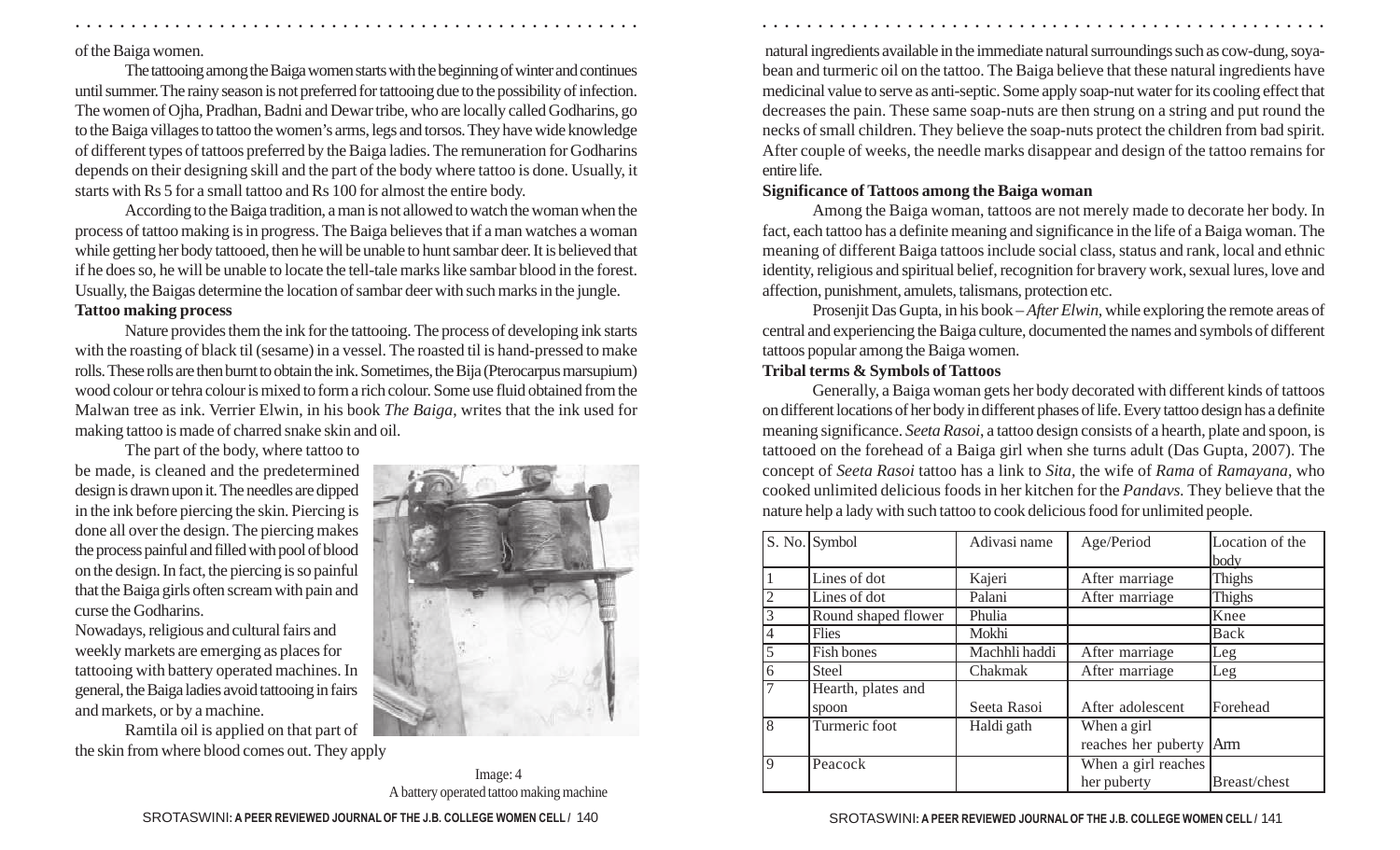| 10              | <b>Basket</b>       | Dauri          | When a girl reaches |                |
|-----------------|---------------------|----------------|---------------------|----------------|
|                 |                     |                | her puberty         | <b>Breast</b>  |
| 11              | Triangular pattern  |                | about five years    | Forehead       |
| 12              | Pattern of any type | Jhopori        | at the time of      | on the back of |
|                 |                     |                | marriage or later   | the hand       |
| 13              | Magic chain         | Sakri          |                     |                |
| $\overline{14}$ | Scorpion            | <b>Bichchu</b> |                     | torearm        |

Source: *After Elwin*, book written by Prosenjit Das Gupta (2007)

Tattooing has several social, cultural and spiritual significances among the Baiga women. They also make tattoos of various symbols related to their totem, god and goddess. The Baiga believe that symbols of deities and ancestors protect them from different natural calamities, evil spirits, black magic, enemies, wild animals, etc. Even it is believed that life of a Baiga woman is incomplete without tattoos on her body.

## **(a) Tattoo for eternity**

According to the Baiga, even though, every human being leaves the body on earth after death, but the tattoos remain with a Baiga lady throughout life and after life. Tattoo can neither be stolen nor taken away from her. They also believe that if a Baiga woman fails to get her body tattooed in her lifetime, she would be tattooed with a ploughing instrument after her death.

## **(b) Ornamental value**

In a Baiga culture, tattoo is treated as the ornament of the women. They believe that any ornament made of metal, plastic, wood and grass are not permanent and can be broken or theft at any time. Even not every Baiga women can effort to buy costly jewellery due to their poor economic condition. But tattoo is permanent and never leave the body even after death. A Baiga woman treats tattoo as wealth and loves to decorate her body with different designs of tattoos in different phases of life.

## **(c) Sexual expression**

Among the Baiga, female decorates her body with tattoo to provoke sexual desire. In the eyes of Baiga males the tattooing greatly enhances a girl's beauty. Women themselves take a great pride in their marks (Elwin, 1939). They are a form of sexual expression and a powerful sexual stimulant. This is partly indicated by the fact that a girl's arm



Image: 5 An elderly Baiga lady with tattoos on her whole body

and breasts are not tattooed until she is adolescent, nor her leg until her marriage. (Luard, 1905)

The tattoo of an oblong figure just above the buttock of the Baiga female made to represent the gate. Girls are tattooed on arrival at puberty with representations of the tulsi or basil, four arrowheads in the form of a cross and the foot-ornament known as pairi. (Russell, 2003). Likewise, the symbol of a peacock is tattooed on the breast of a Baiga girl, when she reaches her puberty. The symbol of basket (dauri) on the breast of a young Baiga girl is made to attract male counterpart.



Image: 6 Illustration of tattoos on chest

## **(d) Healthy life**

○ ○ ○ ○ ○ ○ ○ ○ ○ ○ ○ ○ ○ ○ ○ ○ ○ ○ ○ ○ ○ ○ ○ ○ ○ ○ ○ ○ ○ ○ ○ ○ ○ ○ ○ ○ ○ ○ ○ ○ ○ ○ ○ ○ ○ ○ ○ ○ ○ ○ ○ ○ ○ ○ ○ ○ ○ ○ ○ ○ ○ ○ ○ ○ ○ ○ ○ ○ ○ ○ ○ ○ ○ ○ ○ ○ ○ ○ ○ ○ ○ ○ ○ ○ ○ ○ ○ ○ ○ ○ ○ ○ ○ ○ ○ ○ ○ ○ ○ ○ ○ ○

The Baiga believe that tattooing on some specific parts of the body has medicinal value. The particular designs of tattoos on specific parts of the body cure them from typical diseases. The process of tattooing acts as acupressure treatment to them.

The Baiga women believe that tattooing of a cobra below to the mouth protects them from the effects of eating any poisonous substance.

Likewise, tattoo of the image of Chandi mata (goddess moon with dots and lines) at the forehead preserve and guard the parting of the hair. The Baiga women believe that the process of tattooing and their presence on their body increases their strength to fight against the bloodrelated disorders and prevent them from arthritis

too. They also believe that tattoos make them immune to weather changes and effects of poisonous substances on their health.

## **(e) Traditional customs**

It is necessary for a Baiga girl to get her first tattoo by the age of eight. Even sometimes, girls as young as five are seen with tattoos. It is considered as sacred duty of the parents to get their daughters tattooed. They believe that if they gift ornaments to their daughters, they may easily sell them. But tattoos can be neither sold nor removed, they last forever.



Image: 7 Tattoos on the feet of a Baiga lady

Traditionally, a Baiga girl gets a "V" mark tattooed on the centre of her forehead at the age of eight. Apart from this, three dots, a vertical and horizontal line are also tattooed.